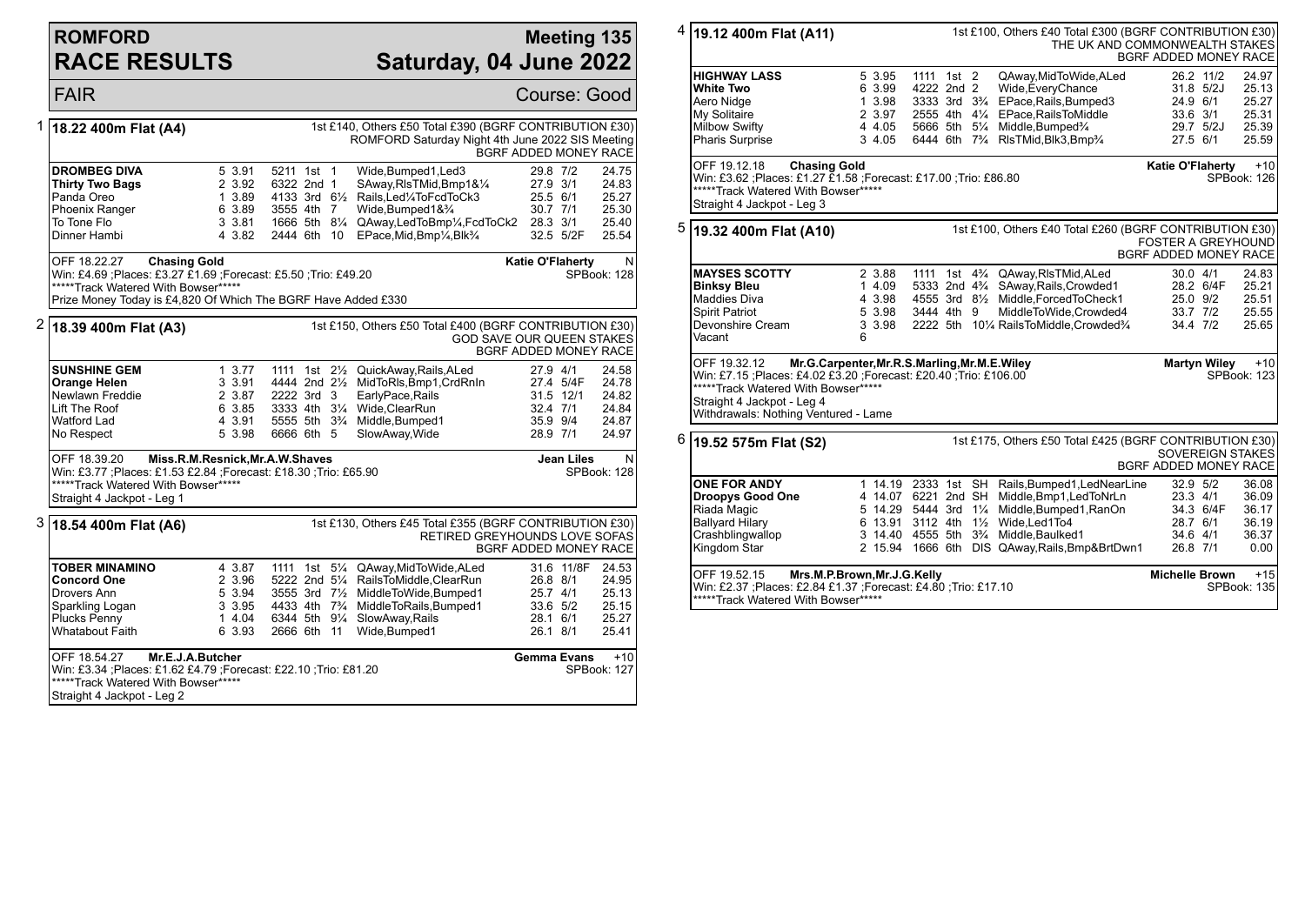## **ROMFORD RACE RESULTS**

#### **Meeting 135 Saturday, 04 June 2022**

|   | <b>FAIR</b>                                                                                                                                                                                                   |                                                          |                                                                                                |                                                                                                                                                                                                                                                                                                        | <b>Course: Good</b>                                                     |                                                    |  |  |  |
|---|---------------------------------------------------------------------------------------------------------------------------------------------------------------------------------------------------------------|----------------------------------------------------------|------------------------------------------------------------------------------------------------|--------------------------------------------------------------------------------------------------------------------------------------------------------------------------------------------------------------------------------------------------------------------------------------------------------|-------------------------------------------------------------------------|----------------------------------------------------|--|--|--|
| 7 | 1st £130, Others £45 Total £355 (BGRF CONTRIBUTION £30)<br>20.08 400m Flat (A6)<br>VISIT US ON INSTAGRAM@ROMFORDDOGS<br>BGRF ADDED MONEY RACE                                                                 |                                                          |                                                                                                |                                                                                                                                                                                                                                                                                                        |                                                                         |                                                    |  |  |  |
|   | <b>ELLES SPECIAL</b><br>Jet Stream Light<br>Waikiki Liz<br>Ryder Izzy                                                                                                                                         | 4 3.93<br>3 4.00<br>6 3.89<br>5 3.97                     | 2111 1st 1 <sup>3</sup> / <sub>4</sub><br>4222 2nd 1 <sup>3</sup> / <sub>4</sub><br>3443 4th 3 | Middle, BumpedRnUp, Led1<br>Middle, Challenged From 3<br>1334 3rd 21/2 QuickAway, Wide<br>Middle, BumpedRunUp                                                                                                                                                                                          | 24.9 7/4<br>29.9 6/4F<br>26.6 6/1<br>28.9 10/1                          | 24.74<br>24.88<br>24.94<br>24.97                   |  |  |  |
|   | Corona Flyer<br>Simmonsambitions                                                                                                                                                                              | 2 4.09<br>1, 4.13                                        |                                                                                                | 5555 5th 61/2 SAway, Rails, Baulked 1<br>6666 6th 111/4 SAway, Rails, Bumped 1                                                                                                                                                                                                                         | 28.9 6/1<br>36.6 7/1                                                    | 25.25<br>25.63                                     |  |  |  |
|   | OFF 20.09.47<br>Win: £2.61 ;Places: £1.52 £112.00 ;Forecast: £13.60 ;Trio: £74.70<br>*****Track Watered With Bowser*****<br>Pick Six Jackpot - Leg 1                                                          |                                                          | Miss.R.M.Resnick, Mr.A.W.Shaves                                                                |                                                                                                                                                                                                                                                                                                        | Paul Young                                                              | $+10$<br>SPBook: 127                               |  |  |  |
| 8 | 20.28 400m Flat (A5)                                                                                                                                                                                          |                                                          |                                                                                                | 1st £135, Others £45 Total £360 (BGRF CONTRIBUTION £30)                                                                                                                                                                                                                                                | THE ROYAL CORGIS STAKES<br>BGRF ADDED MONEY RACE                        |                                                    |  |  |  |
|   | <b>LIKELY ROO</b><br><b>Racenight Bobby</b><br>Stella Bella<br>Freedom Sun<br><b>Emily Daisy</b><br>Crystal Pearl                                                                                             | 2 3.84<br>4 3.81<br>3 3.94<br>6 3.83<br>5 3.93<br>1 3.99 | 6666 5th 4                                                                                     | 1122 1st 21/ <sub>2</sub> QAway, Rails, Bumped 1, Led <sup>1</sup> / <sub>2</sub><br>3211 2nd 21/2 EPace, Mid TWide, Ld1 TVWide1/2 33.5 7/1<br>4444 3rd 31/2 SAway, MidToRIs, Bmp1&3<br>2333 4th 3 <sup>3</sup> /4 EPace, MidToWide, Bmp1&3<br>SlowAway, Middle<br>5555 6th 71/4 SAway, Rails, Bumped1 | 27.2 10/3<br>30.6 10/3<br>34.1 7/4F<br>29.1 4/1<br>28.5 7/1             | 24.67<br>24.87<br>24.95<br>24.96<br>24.97<br>25.23 |  |  |  |
|   | OFF 20.28.15<br>Win: £6.37 ;Places: £2.34 £3.43 ;Forecast: £38.20 ;Trio: £129.60<br>*****Track Watered With Bowser*****<br>Pick Six Jackpot - Leg 2                                                           | The Likely Syndicate                                     |                                                                                                |                                                                                                                                                                                                                                                                                                        | <b>Gemma Evans</b>                                                      | $+10$<br>SPBook: 128                               |  |  |  |
| 9 | 1st £200 + Trophy, Others £55 Total £475 (BGRF CONTRIBUTION £30)<br>20.48 400m Flat (A1)<br>THE BRADLEY STAG STAKES<br><b>BGRF ADDED MONEY RACE</b>                                                           |                                                          |                                                                                                |                                                                                                                                                                                                                                                                                                        |                                                                         |                                                    |  |  |  |
|   | <b>Headford Lola</b><br>Kuda Calvin<br>Fire Paper<br>Kilscannell King<br>Bestofalltime<br>Romeo Cruise                                                                                                        | $\mathbf{1}$<br>2<br>3<br>4<br>5<br>6                    |                                                                                                | (NoRace)<br>(NoRace)<br>(NoRace)<br>(NoRace)<br>(NoRace)<br>(NoRace)                                                                                                                                                                                                                                   | 28.3<br>33.3<br>25.2<br>33.7<br>27.7<br>33.2                            |                                                    |  |  |  |
|   | *****Track Watered With Bowser*****<br>SPBook: 0<br>Pick Six Jackpot - Leg 3 ***** Hare Stopped In The Interest of Greyhound Safety *****                                                                     |                                                          |                                                                                                |                                                                                                                                                                                                                                                                                                        |                                                                         |                                                    |  |  |  |
|   | $10$ 21.07 400m Flat (A3)                                                                                                                                                                                     |                                                          |                                                                                                | 1st £150, Others £50 Total £400 (BGRF CONTRIBUTION £30)                                                                                                                                                                                                                                                | THE LILIBET STAKES<br>BGRF ADDED MONEY RACE                             |                                                    |  |  |  |
|   | <b>SWEET CHEEKS</b><br><b>Chopchop Rainbow</b><br>Ashwood Lucy<br>Kenyan Ranger<br>Droopys Prunty<br><b>Tucos Abbey</b>                                                                                       | 6 3.85<br>4 3.73<br>5 3.78<br>2 3.91<br>3 4.03<br>1 3.89 | 3332 1st 1<br>1111 2nd 1<br>2223 3rd 4<br>6666 5th 81/4<br>5555 6th 10                         | Wide, Led Run In<br>QAway,Mid,LedToRunIn<br>EPace, Wide, FcdToCk3/4<br>4444 4th 41/4 Rails, Bumped 1, Fcd To Ck 3<br>SAway, RIsTMid, Blk <sup>1</sup> / <sub>4</sub> , Bmp <sup>3</sup> / <sub>4</sub><br>Rails, Bumped 1& 1/4& 3/4                                                                    | 34.1 11/8F<br>26.9 3/1<br>28.7 12/1<br>32.8 3/1<br>32.3 5/1<br>35.9 8/1 | 24.41<br>24.49<br>24.73<br>24.74<br>25.06<br>25.20 |  |  |  |
|   | OFF 21.07.12<br>Mr.A.J.Randle<br><b>Bernie Doyle</b><br>N<br>Win: £3.44 ;Places: £3.55 £1.93 ;Forecast: £7.60 ;Trio: £77.40<br>SPBook: 128<br>*****Track Watered With Bowser*****<br>Pick Six Jackpot - Leg 4 |                                                          |                                                                                                |                                                                                                                                                                                                                                                                                                        |                                                                         |                                                    |  |  |  |

|    | 11 21.22 400m Flat (A2)                                                                                                                                                                                               |   |                                                                                            |                                                                 |  |                     | 1st £160, Others £55 Total £435 (BGRF CONTRIBUTION £30)<br>FIND ROMFORD GREYHOUND STADIUM ON YOUTUBE                           | BGRF ADDED MONEY RACE                                    |                                   |                                           |
|----|-----------------------------------------------------------------------------------------------------------------------------------------------------------------------------------------------------------------------|---|--------------------------------------------------------------------------------------------|-----------------------------------------------------------------|--|---------------------|--------------------------------------------------------------------------------------------------------------------------------|----------------------------------------------------------|-----------------------------------|-------------------------------------------|
|    | <b>ROLL ON BUCKO</b><br><b>Brennans Mick</b><br>Pro Zac<br>Scooby The Hulk<br>Madabout Kacey                                                                                                                          |   | 6 3.82<br>5 3.83<br>1 3.86<br>3 3.93<br>2 3.91                                             | 2111 1st 2<br>3222 2nd 2<br>4333 3rd 3<br>6555 4th<br>5444 5th  |  | 4<br>$5\frac{1}{2}$ | EarlyPace, Wide, Led1<br>EPace, MidToWide, Bmp1<br>EPace, Rails, FcdToCk2<br>SAway, RIsToMid, Blk1<br>SAway, Rails, FcdToCk1/4 | 32.8 5/1<br>29.9 6/1<br>33.5 5/2<br>28.1 5/1             | 35.1 7/4F                         | 24.44<br>24.60<br>24.68<br>24.76<br>24.88 |
|    | Chelms Playa                                                                                                                                                                                                          |   | 4 3.94                                                                                     | 1666 6th                                                        |  |                     | DIS QAway, Mid, Blk& BrtDwn1                                                                                                   | 33.6 6/1                                                 |                                   | 0.00                                      |
|    | OFF 21.22.13<br>The Roll On Syndicate<br>Win: £4.85 ;Places: £1.78 £1.33 ;Forecast: £52.50 ;Trio: £81.40<br>*****Track Watered With Bowser*****<br>Pick Six Jackpot - Leg 5                                           |   |                                                                                            |                                                                 |  |                     |                                                                                                                                |                                                          | Paul Young                        | N<br><b>SPBook: 127</b>                   |
| 12 | 21.36 575m Flat (S5)                                                                                                                                                                                                  |   |                                                                                            |                                                                 |  |                     |                                                                                                                                | 1st £100, Others £40 Total £260<br>THE UNION FLAG STAKES |                                   |                                           |
|    | <b>STORYS ASPECT</b><br>Pernera Mollie<br>Slaneyside Nally<br>Mayses Stan<br>So Macy<br>Vacant                                                                                                                        | 1 | 4 14.25<br>5 14.35<br>3 13.84<br>6 14.31<br>2 14.24 2225 5th 7 <sup>3</sup> / <sub>4</sub> | 3331 1st 3<br>5553 2nd 3<br>1112 3rd $3\frac{1}{2}$<br>4444 4th |  | $5\frac{3}{4}$      | Middle, Baulked 1, Led 5<br>Wide, RanOn<br>QAway,MidToRIs,LedTo5<br>SlowAway, Wide<br>RailsToMiddle, Bumped1                   | 25.7 5/2<br>27.7 5/1                                     | 27.3 9/4<br>27.6 2/1F<br>31.7 6/1 | 36.56<br>36.80<br>36.84<br>37.02<br>37.18 |
|    | Dogs For Life Syndicate<br>OFF 21.42.15<br>Win: £3.60 ;Places: £2.13 £3.08 ;Forecast: £21.20 ;Trio: £51.20<br>*****Track Watered With Bowser*****<br>Pick Six Jackpot - Leg 6<br>Withdrawals: Droopys Icing - ByStwds |   |                                                                                            |                                                                 |  |                     |                                                                                                                                | John Simpson                                             |                                   | N<br>SPBook: 124                          |